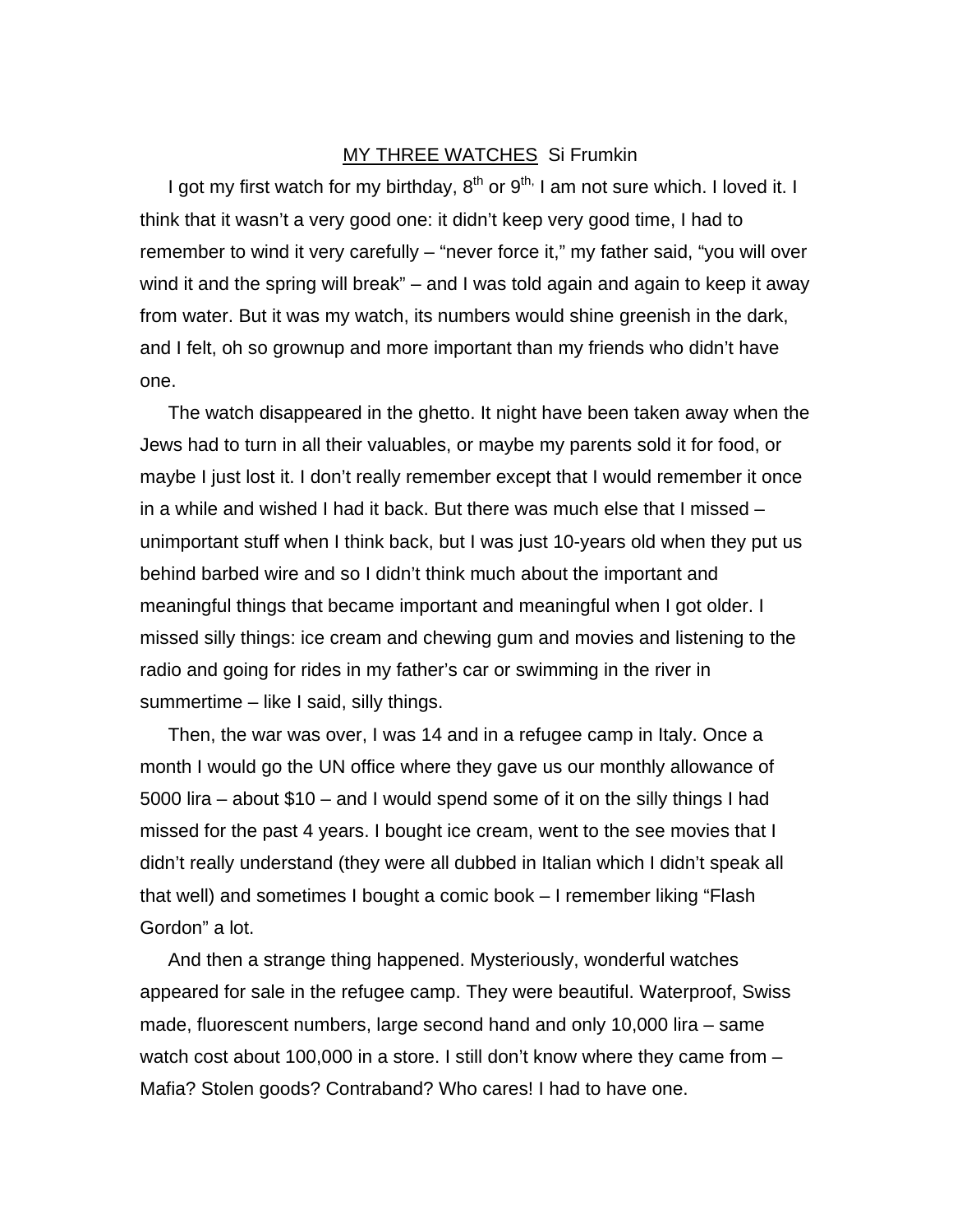I skimped and saved. I ran errands for the black marketers. I sold some of the goodies that charity organizations gave us. I wiped the windshields of American army jeeps and shamelessly asked, "GI Joe, tip boy, please?" – this was all the English I knew. I stopped buying ice cream, movie tickets and comic books. And, it took a while, but I got it. I got my watch.

I kept it a long time. It finally broke down more than 10 years later, in far away California.

And then, a few weeks ago, 60 years after Italy, I got a mysterious package in the mail. There was a small box in it and a letter from Carlsbad, a small charming town not far from San Diego. The name meant nothing to me. Here it is:

## *Dear Mr. Frumkin:*

*I* was in the audience when you were at the opening of the library display of *the concentration camp photos. After the talk I came up to speak to you. In our discussion I told you about being at the liberation of Dachau Concentration Camp. In that conversation I mentioned our unit's experience at several of the satellite camps prior to reaching Dachau.* 

*A story which caught your attention was the one about our blowing the safe at one of the camps and finding it full of watches. Not knowing just what to do we gave the watches to the prisoners who were still in the camp. You then told me about not having a watch and wanting one so badly after you were free that you bought one as soon as you had enough money to afford it.* 

*That has touched me so that I took one of the two watches I still have to a local jeweler and had him clean and repair it. The watch caught his attention and he told me that it was certainly a gem worth keeping. After he heard the story behind the watch he was astounded!* 

*Please accept the watch on my behalf as a completion of the liberation of the camp.* 

*Now, you have one of the watches.* 

*Sincerely, Donald E. Jackson* 

The watchmaker is right. The watch is a gem. It's a pocket watch with a silvery metal back. The dial has "Swiss made", the make "Bentima" and, in